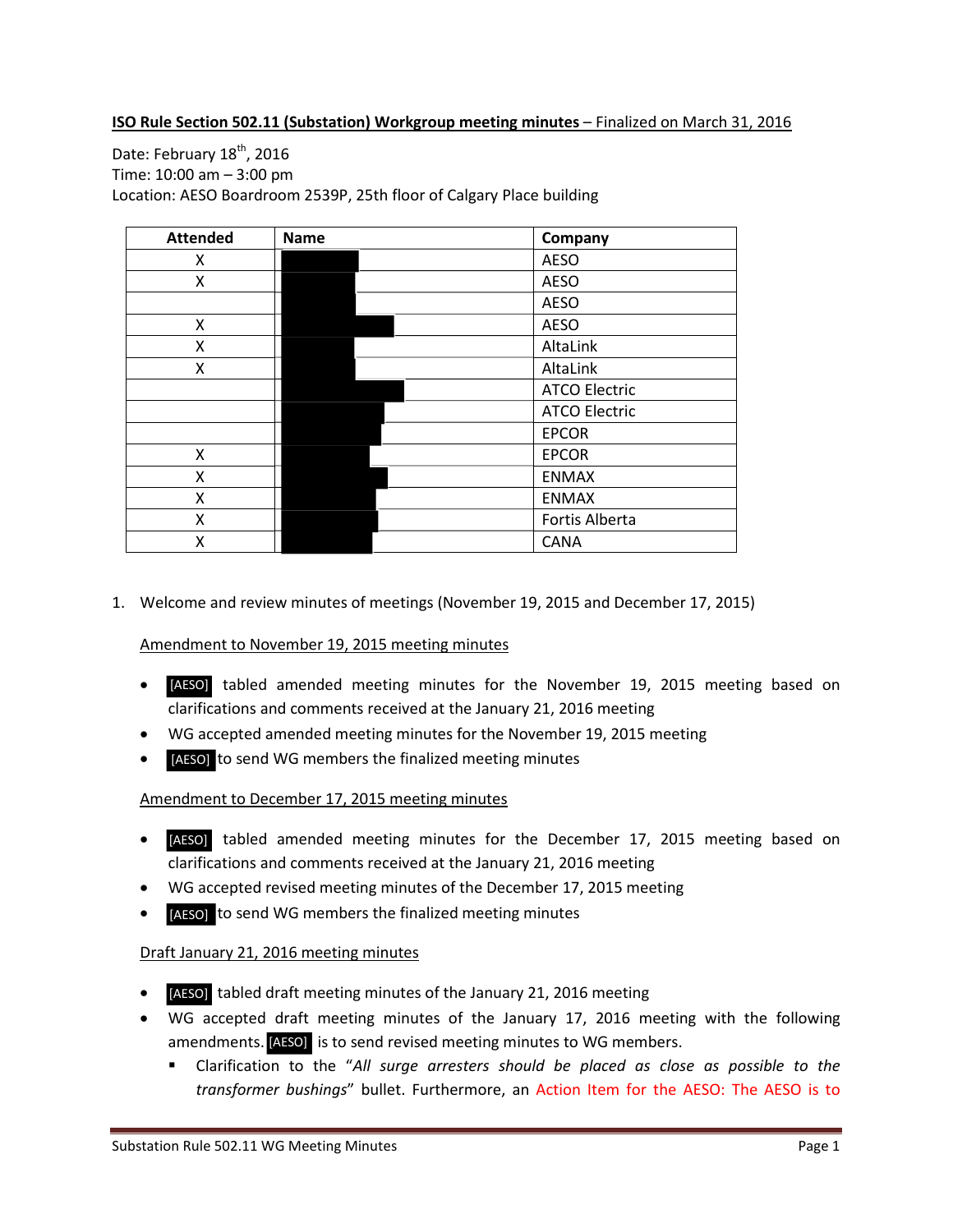merge this bullet with the "*All power transformer terminals shall be protected with surge arresters with adequate protective margins*" bullet into one statement

- Clarification to the "*Should we require FCBN (Full Capacity Below Nominal) for all 240/138 and 500/240 kV autotransformers*?" bullet. WG agreed that FCBN should be required of all and any power transformers.
- Clarification to the "*Should we require LTC on every power transformer*?" bullet to indicate the exceptional situations where DETC transformers are required
- It is clarified that not all TFOs use the IEEE C57.120 standard in evaluating transformer losses. Action Item for the AESO: AltaLink is to send to the AESO of BC Hydro's loss evaluation methodology, and the AESO is to review the difference between BC Hydro's methodology and the IEEE C57.120 standard.
- 2. Action Items from the January 21, 2016 meeting:

# **Action #1 for the AESO: The AESO is to discuss internally about the appropriate wording respecting overloading capability for certain power transformers (e.g. >1000 MVA)**

[AESO] spoke on AESO's position on this item - the AESO is currently not contemplating to explicitly set the minimum overloading capability for each and every power transformer in the rule. However, the AESO will continue to require, as necessary, specific overloading capability for certain large transformers based on system needs.

WG had discussions on how typical overloading capabilities of transformers are calculated. Some TFO requests heat-run or load cycle tests to be performed on most new transformers to determine their overloading capabilities. Some TFO only specifies overloading requirement in the equipment specifications by providing a load cycle profile, to comply with the AESO's Functional Spec.

The AESO also provided information on the development progress of the ARS FAC-008 in which TFOs and GFOs will be required to document the methodology for calculating the ratings of equipment, including power transformers.

Action Item for EPCOR: recon is to provide EPCOR's technical specifications respecting transformer overloading capabilities to the AESO for information purposes.

## **Action #2 for the AESO: The AESO will discuss internally respecting the need to include transformer testing requirement (for BIL and SIL levels) in the rule**

[AESO] tabled the AESO's position on this item. At this moment, the AESO does not contemplate to mandate on how testing on BIL/SIL must be done. The AESO will continue to set the minimum BIL requirements, and it is up to the TFOs to test the equipment to ensure the insulation strength.

WG agreed on the following:

- It's TFO's responsibility to ensure that proper insulation testing is performed on all equipment to ensure the insulation strength
- It's the TFO's decision to choose the appropriate testing methods on insulation strength. The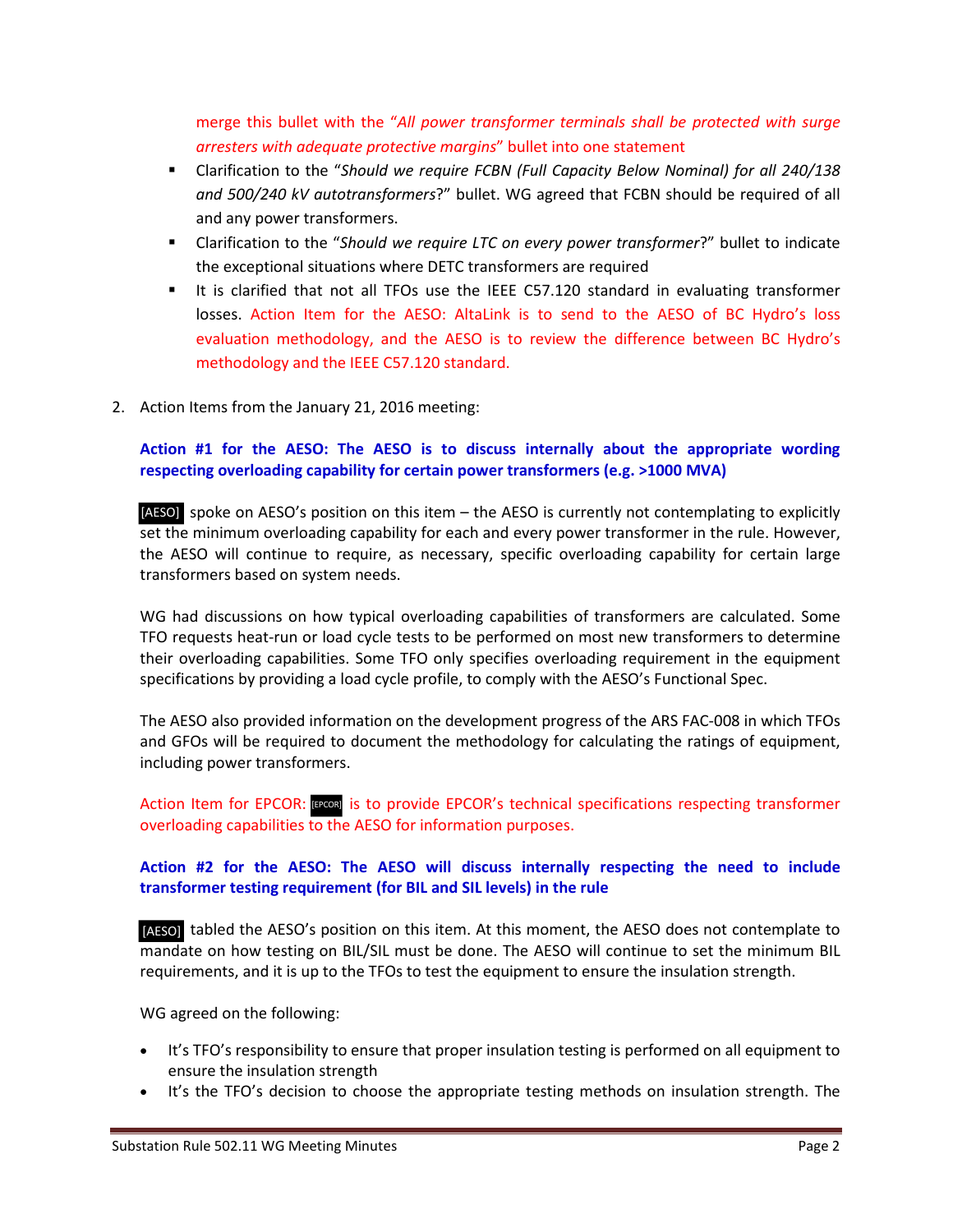substation rule should allow various methods, including Design Test (Type Test), on the BIL/SIL levels on equipment as the TFO sees appropriate

## **Action #3 for the AESO: The AESO to check with G/L standard and 502.1 rule and other rules for the minimum voltage range requirements.**

[AESO] tabled the current AESO's effective G/L standard and the 502.1 rule. Only one place in the G/L standard mentioned the minimum voltage regulation range for the tap changers. Section 3.1 of the G/L standard states that a GSU transformer connecting a generator to the transmission system must, at a minimum, be capable of a ±5% voltage range in 2.5% increments.

WG agreed to the following as a minimum requirement of all power transformers:

• The tap changer on a power transformer must, at a minimum, be capable of  $\pm 10\%$  voltage range, unless the AESO specifies otherwise.

#### **Action #4 for the AESO: The AESO is to discuss internally about need for monitoring equipment (such as online DGA analyzer, mechanical monitoring equipment, etc.).**

At this moment, the AESO does not intend to require additional monitoring equipment in the rule to those already included in other rules such as 502.3. Installation of necessary monitoring devices and systems in the transformers is always part of good utility practice.

# **Action #5 for AltaLink: AltaLink to review this, and bring to next meeting recommended wording for dealing with snow/icing/wind limits in the design of substations, to be potentially included in the Information Document**

AltaLink presented and explained their snow/icing/wind limits in their existing design standard to the WG for information. The AESO will develop wording in the ID for the consideration of snow/wind/ice limits.

## **Action #6 for AltaLink:: AltaLink is to check into CSA C88 and recommends appropriate wording about this (FCBN) requirement**

AltaLink presented excerpts from CSA C88 regarding FCBN requirement. The WG agreed on the following:

- All 240/138 and 500/240 kV autotransformers are required to be FCBN (Full Capacity Below Nominal).
- 3. Presentation from [CANA]

 delivered a PowerPoint presentation on the minimum technical requirements for transmission substations of 50+ ISOs/RTOs/TFOs in USA and Canada.

WG agreed with including or considering the following requirements in the substation rule:

• In the circuit breaker section, the circuit breaker duty cycle must be, at a minimum, able to perform an O-C-O sequence after 8 hours of power loss